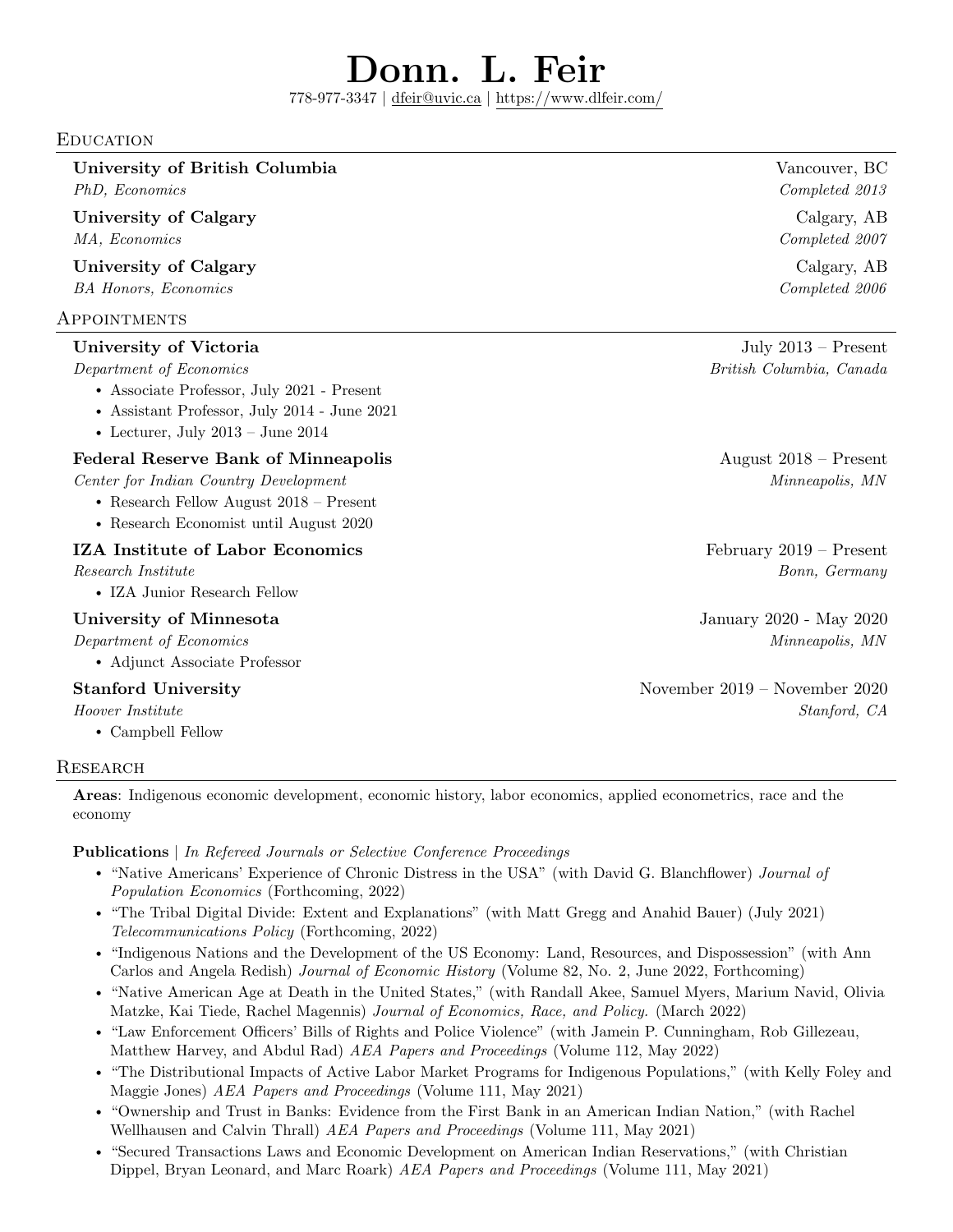- "Indian Residential Schools: Height, and Body Mass Post-1930," (with Christopher Auld) Canadian Journal of Economics. (2021, Volume 54, Issue 1: p.126-163).)
- "Repaying a Debt? The Performance of Morrill Act University Beneficiaries as Measured by Native Enrollment and Graduation Rates," (with Maggie Jones) Native American and Indigenous Studies Association Journal. (Invited, 2021, Volume 8, Number 1:129-138).
- "The Price of Mortgage Financing for Native Americans," (with Laura Cattaneo) Journal of Economics, Race, and Policy.(2021, Volume 4, Issue 4: 302–319). Online: November 2020.
- "Gender Ratios on First Nations Reserves in Canada," (with Randall Akee) Canadian Studies in Population. (April 2020: 1-15).
- "Introduction of Formal Child Care Services in Inuit Communities and Labour Force Outcomes" (with Jasmin Thomas) Canadian Public Policy (2019, Volume 45, Number 4: 428-459).
- "First People Lost: Determining the State of Status First Nations Mortality in Canada using Administrative Data," (with Randall Akee). Canadian Journal of Economics (2019 May, Volume 52, Number 2)
- "Return to the Homeland? The Impact of the Great Recession on Employment Outcomes and Labor Mobility for Native Americans," (with Rob Gillezeau) Journal of Economics, Race, and Policy (2018, Volume 1, Issue 1, pp.1-15)
- "Estimating Institutionalization and Homelessness for Status Indians in Canada: A Method and Implications," (with Randall Akee). International Indigenous Policy Journal (2018, Volume 9, Number 4, pp.60-67)
- "Answering the Call: An Empirical Social Scientist's Guide to Reconciliation," (with Robert Hancock). Canadian Public Policy (September 2016, Vol. 42, No. 3, 350-365)
- "The Intergenerational Effect of Forcible Assimilation Policy on School Performance," International Indigenous Policy Journal (2016, Vol. 7, Iss. 3, 1-44)
- "The Long Term Effects of Forcible Assimilation Policy: The Case of Indian Boarding Schools," Canadian Journal of Economics (2016, Vol. 49, No. 2, 433-480)
- "Weak Identification in Fuzzy Regression Discontinuity Designs," (with Vadim Marmer and Thomas Lemieux). Journal of Business and Economic Statistics. (2016, Vol. 34, No. 2, 185-196. [Posted online April 2015])
- "Size, Structure, and Change: Exploring the Sources of Aboriginal Earnings Gaps in 1995 and 2005," Canadian Public Policy (2013, Vol. 32, No. 2, 309-334)

# Working Papers | Under Review

- "Slaughter of the North American Bison and Reversal of Fortunes on the Great Plain," (with Rob Gillezeau and Maggie Jones) (January 2022) (Under Revise and Resubmit Review of Economic Studies)
- "Illuminating Indigenous Economic Development." (with Rob Gillezeau and Maggie Jones) (October 2017) (Revise and Resubmit at the Canadian Journal of Economics)
- "Collective Bargaining Rights, Policing, and Civilian Deaths" (with Jamein Cunningham and Rob Gillezeau) (November 2020).
- "The Promise of Economic Integration: Evidence from the First Bank in a American Indian Nation" (with Rachel Wellhausen and Calvin Thrall) (November 2020).

# Working Papers | Drafts Available Upon Request

- "When Do Nations Tax? The Adoption of Property Tax Codes by First Nations in Canada" (with Maggie Jones and David Scoones)
- "The Distributional Impacts of Targeted Labour Market Programming: Evidence from the Aboriginal Skills and Employment Training Strategy" (with Kelly Foley and Maggie Jones) (March 2022)
- "The Effects of Christian Missions for Indigenous Peoples in the United States," (with Maggie Jones and David Scoones) (February 2020).
- "The Determinants and Impacts of Historical Treaty-Making in Canada" (with Maggie Jones and Rob Gillezeau) (September 2020)

# Other Publications

- "Native Americans consistently report more chronic distress than other groups," Center for Indian Country Development Article (January 20, 2022) (with David G. Blanchflower) [https://www.minneapolisfed.org/article/](https://www.minneapolisfed.org/article/2022/native-americans-consistently-report-more-chronic-distress-than-other-groups) [2022/native-americans-consistently-report-more-chronic-distress-than-other-groups](https://www.minneapolisfed.org/article/2022/native-americans-consistently-report-more-chronic-distress-than-other-groups)
- "Doing business in Indian Country," Center for Indian Country Development Article (January 10, 2022) <https://www.minneapolisfed.org/article/2022/doing-business-in-indian-country>
- "Unsettling Economics: Big Changes Since the Inaugural Conference " Association for Economic Research of Indigenous Peoples (October 29, 2021) (with Robert Hancock and Rob Gillezeau)<https://www.aeripecon.org/blog>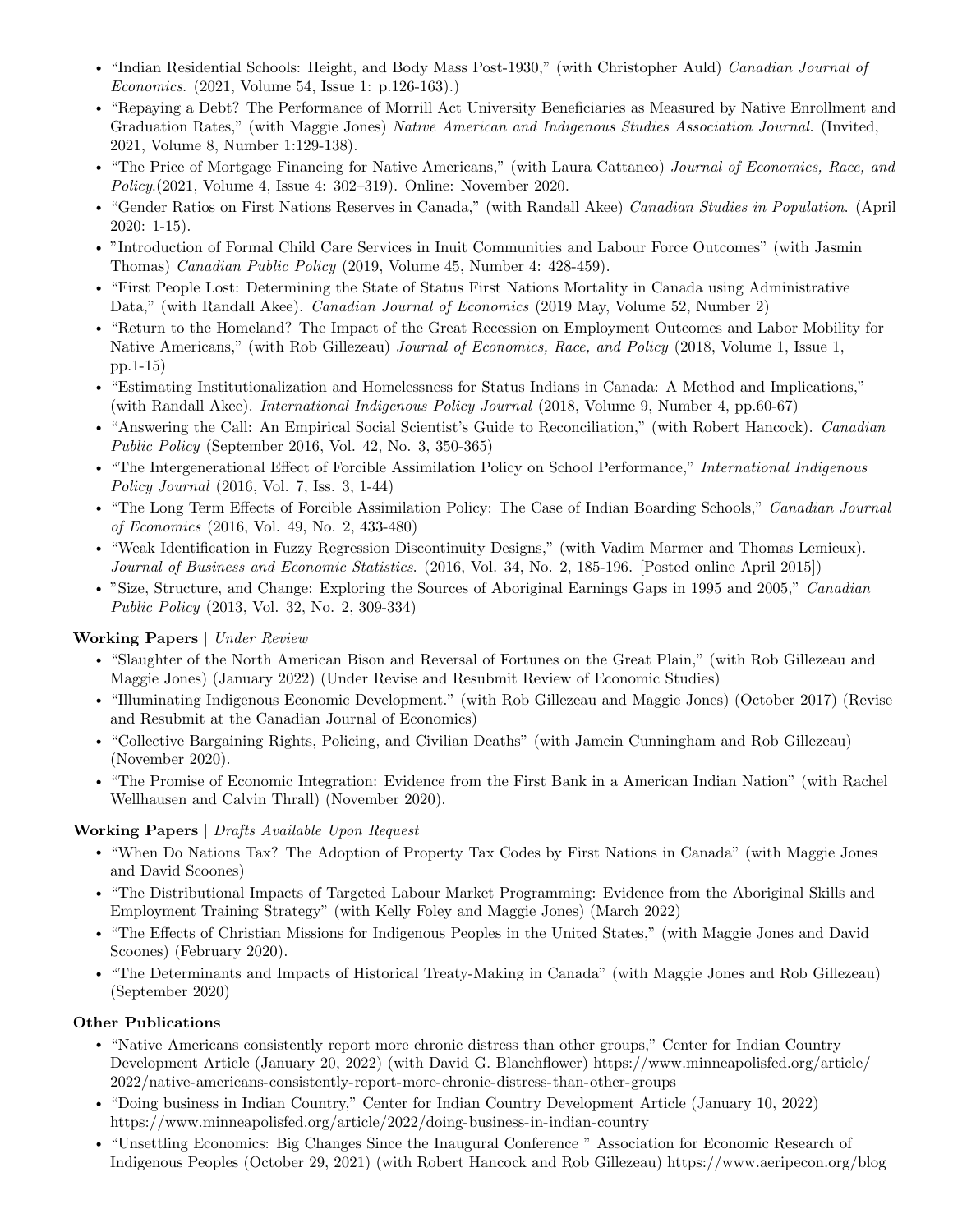- "Center for Indian Country Development research reveals depth of tribal digital divide" Center for Indian Country Development Article (September 1, 2021) [https://www.minneapolisfed.org/article/2021/](https://www.minneapolisfed.org/article/2021/center-for-indian-country-development-research-reveals-depth-of-tribal-digital-divide) [center-for-indian-country-development-research-reveals-depth-of-tribal-digital-divide](https://www.minneapolisfed.org/article/2021/center-for-indian-country-development-research-reveals-depth-of-tribal-digital-divide)
- "Indian Country small businesses face strong headwinds in COVID-19 recovery" Center for Indian Country Development Blog. (September 8, 2020). [https://www.minneapolisfed.org/article/2020/](https://www.minneapolisfed.org/article/2020/indian-country-small-businesses-face-strong-headwinds-in-covid-19-recovery ) [indian-country-small-businesses-face-strong-headwinds-in-covid-19-recovery](https://www.minneapolisfed.org/article/2020/indian-country-small-businesses-face-strong-headwinds-in-covid-19-recovery )
- "Native employment during COVID-19: Hit hard in April but starting to rebound" Center for Indian Country Development Blog. (August 5, 2020). [https://www.minneapolisfed.org/article/2020/](https://www.minneapolisfed.org/article/2020/native-employment-during-covid-19-hit-hard-in-april-but-starting-to-rebound ) [native-employment-during-covid-19-hit-hard-in-april-but-starting-to-rebound](https://www.minneapolisfed.org/article/2020/native-employment-during-covid-19-hit-hard-in-april-but-starting-to-rebound )
- "COVID-19: A deep economic crisis in Indian Country" Center for Indian Country Development Blog. (May 13, 2020).<https://www.minneapolisfed.org/article/2020/covid-19-a-deep-economic-crisis-in-indian-country>
- "Do lender-access issues limit Paycheck Protection Program relief for tribal employers?" Center for Indian Country Development Blog. (May 4, 2020). [https://www.minneapolisfed.org/article/2020/](https://www.minneapolisfed.org/article/2020/do-lender-access-issues-limit-paycheck-protection-program-relief-for-tribal-employers) [do-lender-access-issues-limit-paycheck-protection-program-relief-for-tribal-employers](https://www.minneapolisfed.org/article/2020/do-lender-access-issues-limit-paycheck-protection-program-relief-for-tribal-employers)
- "COVID-19 and Indian Country: Early Snapshot Reveals Disproportionate Economic Exposure and Uncertainty" Center for Indian Country Development Blog. (April 10, 2020). [https://www.minneapolisfed.org/article/2020/](https://www.minneapolisfed.org/article/2020/covid-19-and-indian-country-early-snapshot-reveals-disproportionate-economic-exposure-and-uncertainty) [covid-19-and-indian-country-early-snapshot-reveals-disproportionate-economic-exposure-and-uncertainty](https://www.minneapolisfed.org/article/2020/covid-19-and-indian-country-early-snapshot-reveals-disproportionate-economic-exposure-and-uncertainty)
- "The Landscape of Opportunity in Indian Country: A Discussion of Data from the Opportunity Atlas," Center for Indian Country Development Research Brief, No. 2019-03. (April 2019) <https://www.minneapolisfed.org/article/2019/the-landscape-of-opportunity-in-indian-country>
- "The Digital Divide in Indian Country," Center for Indian Country Development Blog. (January 2019) <https://www.minneapolisfed.org/article/2019/the-digital-divide-in-indian-country>

# Invited Lectures and Speaking at Conferences

#### Invited Lectures

- "Belonging, Economics, and Indigenous Nations," Canadian Institute for Advanced Research. Boundaries, Membership, and Belonging, Banff, May 19, 2022.
- "The Slaughter of the Bison and the Reversal of Fortunes on the Great Plains," Rochester Institute of Technology, March 21, 2022.
- "Increasing Access to Capital in Native America: The Landscape and a Few Papers," Brookings Institution, Racial Equity Research Seminar Series, March 21, 2022.
- "Economic History, Indigenous North America, and the Path to Resurgence," University of Ottawa, Economics Student's Association, Indigenous Economics and Policy Speaker Event, March 7, 2022.
- "Indigenous Nations and the Development of the US Economy: Land, Resources, and Dispossession," ASSA Annual Meeting. Economists, Economics and Indigenous Peoples. January 7, 2022.
- "The Determinants and Impacts of Historical Treaty-Making in Canada," Arizona State University, Center for the Study of Economic Liberty, November 5, 2021.
- "Economic History, Indigenous North America, and the Path to Resurgence," Simon Fraser School of School of Public Policy and Urban Studies Class, November 3, 2021.
- "The Determinants and Impacts of Historical Treaty-Making in Canada," Simon Fraser University, Department of Economics Seminar, November 2, 2021.
- "The Determinants and Impacts of Historical Treaty-Making in Canada," University of British Columbia Okanagan, October 28, 2021.
- "Leading the Way: First Nations in Canadian Fiscal Federalism" in panel "Emerging Issues and Canadian Fiscal Federalism II" at the Fiscal Federalism in Canada: Analysis, Evaluation, Prescription. University of Ottawa Alex Trebek Forum for Dialogue April 21-23, 2021.
- "Economic History, Indigenous North America, and the Path to Resurgence," Dean's Lecture, University of Victoria, April 8, 2021.
- "Access to Capital in Indian Country: The Landscape and A Few Papers," Indiana University, February 12, 2021.
- "The Slaughter of the Bison and the Reversal of Fortunes on the Great Plains," Virginia Tech, December 4, 2020.
- "Culturally Appropriate Institutions: Secured Transactions Laws and Reservations," Uniform Law Commission. December 3, 2020.
- "Indigenous Nations and the Development of the US Economy: Land, Resources, and Dispossession," UC Berkeley. November 23, 2020.
- "Indigenous Nations and the Development of the US Economy: Land, Resources, and Dispossession," Center for Governance and Markets, University of Pittsburgh. November 18, 2020.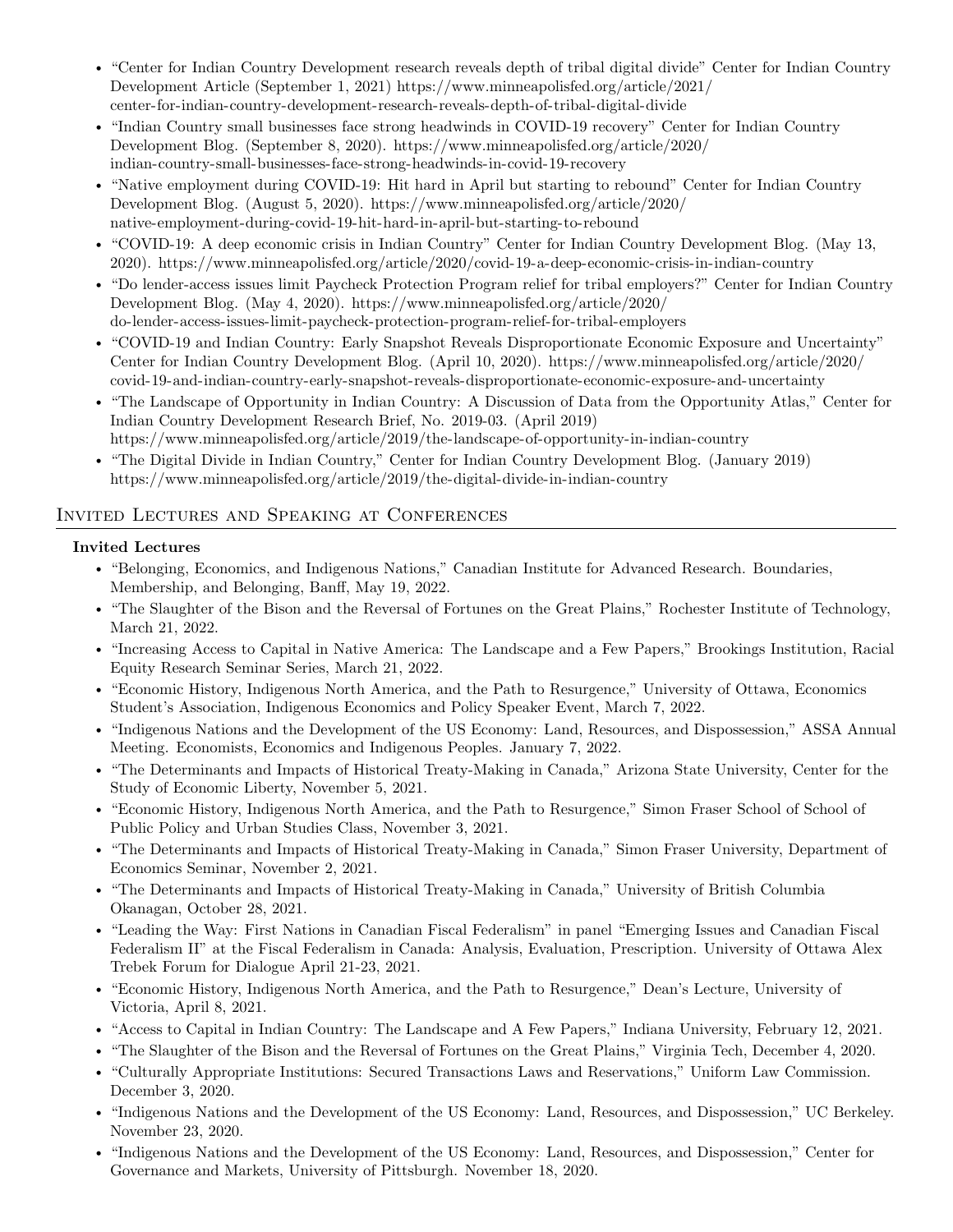- "Closing the Indigenous Data and Social Gaps: A Conversation on History, Governance and Identity in North and Latin America" Harvard University Mexican Association of Students Organized Panel. October 19, 2020. [Featured Panelist].
- "Spotlight on Indigenous Issues." Research Data Centre Network's 20th Anniversary Conference- Public Policy & the Data Revolution. [Featured Panelist]. October 22, 2020.
- "Doing Business in Indian Country," 3rd Annual All Roads Lead to Chaco Canyon Conference: Creating Indigenous Law, Entrepreneurship, and Trade. Coushatta, Louisiana. March 6 2020. [Featured Panellist].
- "Economics and First Nations Economies," Mount Royal University Public Lecture. March 6, 2020.
- "Elite Endorsement and Public Support for Foreign Direct Investment Experimental Evidence with Native Nations." Wilfrid Laurier University Economics Department. January 31, 2020.
- "The Higher-Cost of Mortgage Finance in Native America," Indigenous Capital, Growth, and Property Rights Workshop. Stanford University, Palo Alto. 18 November 2019.
- "The Higher-Cost of Mortgage Finance in Indian Country," First Nations Oweesta Capital Access Convening. Aqua Kauai Beach Resort, Hawaii. 25 June 2019.
- "Economic History, Indigenous North America and the Path to Economic Resurgence," Federal Reserve Bank of Minneapolis, May 3, 2019.
- "The Slaughter of the Bison and the Reversal of Fortunes on the Great Plains," University of Regina, February 8, 2019.
- "Economic History, Indigenous North America and the Path to Economic Resurgence," University of Regina, February 7, 2019.
- "The Slaughter of the Bison and the Reversal of Fortunes on the Great Plains," Ryerson University, October 10, 2018.
- "The Slaughter of the Bison and the Reversal of Fortunes on the Great Plains," University of Manitoba, March 9, 2018.
- "The Slaughter of the Bison and the Reversal of Fortunes on the Great Plains," Harvard University, February 16, 2018.
- "The Slaughter of the Bison and the Reversal of Fortunes on the Great Plains," Brock University, November 6, 2017.
- "Decolonizing Research and Indigenizing Data" (co-presented with Jacqueline Quinless), University of Victoria, September 27th, 2017.
- "The Slaughter of the Bison and the Reversal of Fortunes on the Great Plains," Leicester University, June 13, 2017.
- "The Destruction of the Bison, Treaty-Making, and Reversal of Fortunes on the Great Plains," Simon Fraser University, Economics Department, March 20, 2017.
- "The Destruction of the Bison, Treaty-Making, and Reversal of Fortunes on the Great Plains," University of Saskatchewan, November 30, 2016.
- "The Destruction of the Bison, Treaty-Making, and Reversal of Fortunes on the Great Plains," Vancouver School of Economics, University of British Columbia, November 21, 2016.
- "Avoidable Deaths, Incarceration, and Homelessness: Accounting for Missing Indigenous Women and Men," Indigenous and Northern Affairs Canada, June 2, 2016.
- "The Long-run Effect of Residential Schooling Health" Simon Fraser University 25th, 2015.
- "The Long Term Effects of Forcible Assimilation Policy: The Case of Indian Boarding Schools," Lakehead University, November 14th, 2014.
- "The Long Term Effects of Forcible Assimilation Policy: The Case of Indian Boarding Schools," University of Laval, October 17th, 2014
- "The Long Term Effects of Forcible Assimilation Policy: The Case of Indian Boarding Schools," Population Research Group, University of Victoria, Cornett A317, March 12th, 2014

#### Conference Presentations

- "When Do Nations Tax? The Adoption of Property Tax Codes by First Nations in Canada," Public Choice Workshop at Stanford University. 17 March 2022. (co-presented with Maggie E.C. Jones).
- "Indigenous Nations and the Development of the US Economy: Land, Resources, and Dispossession," ASSA Annual Meeting. Economists, Economics and Indigenous Peoples. 7 January 2022.
- "What Indigenous Research in Canada Can Tell Us about U.S. Challenges," [Invited Panellist], Center for Indian Country Development Research Summit: An Open Conversation On Key Research Questions that Matter for Indian Country. 9 November 2021.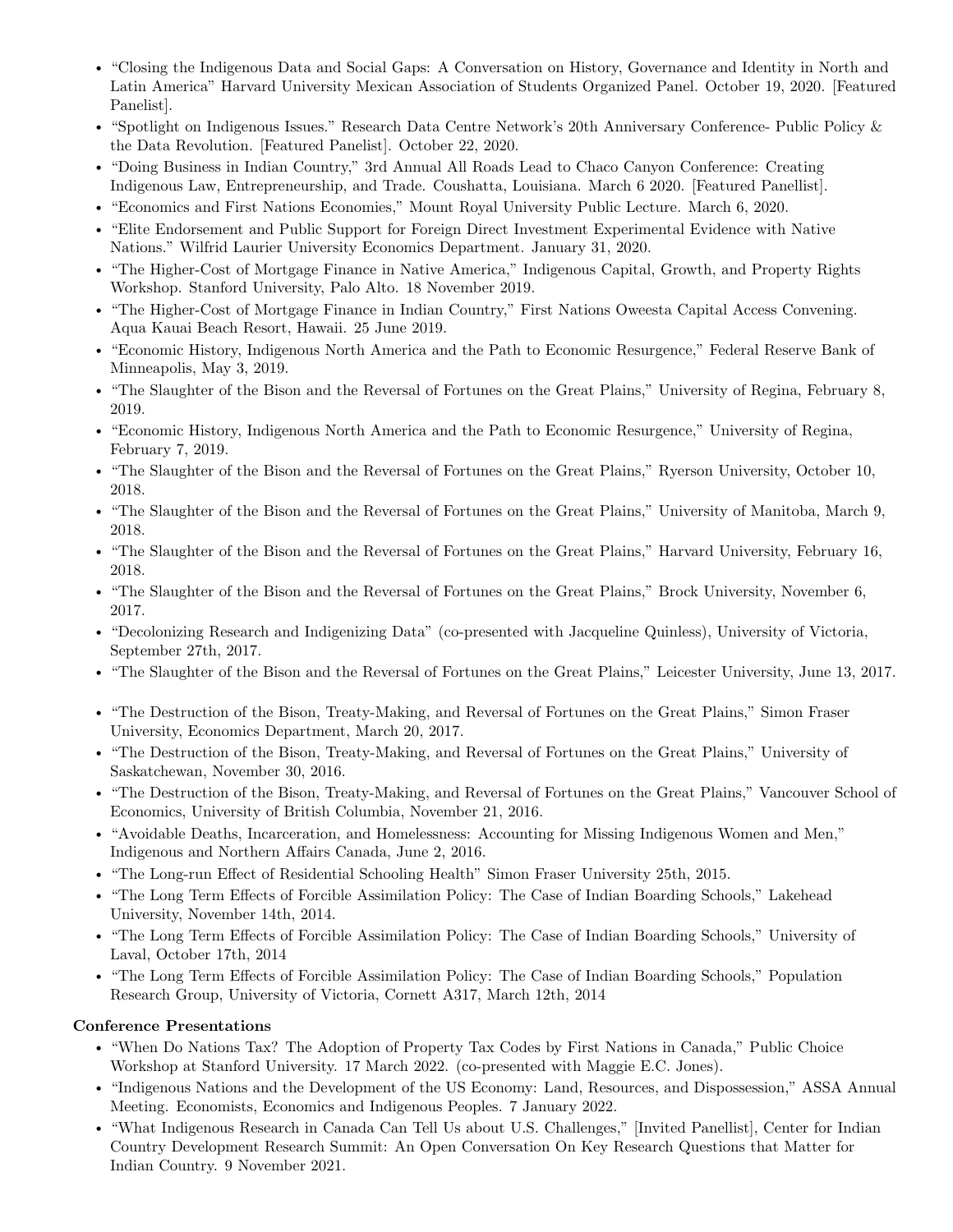- "Financial Access and the Promise of Economic Integration: Evidence from the First Bank in an American First Nation" 2021 Symposium on Indigenous Economies. Bank of Canada. 29 November 2021.
- "Secured Transactions Laws and Economic Development on American Indian Reservations" Southern Economics Association Annual Meeting. 20 November 2021.
- "Secured Transactions Laws and Economic Development on American Indian Reservations" Renewing Indigenous Economies Workshop, Hoover Institution, Stanford University, 12 October 2021.
- "The Slaughter of the Bison and Reversal of Fortune on the Great Plains" Resilience Through History, The 2021 Virtual Economic History Conference at Yale. 23 April 2021 . (Invited Paper)
- "Native Nations and Support for Financial Institutions: Ownership Effects and Perceived Legitimacy" in Keynote, Live-Streamed Session Indigenous Nations Economic Development Strategies: Policies and Outcomes. ASSA 2021 Virtual Annual Meeting. 3 January 2021.
- "The Promise of Foreign Direct Investment: Evidence from the First Bank in a Native Nation," Southern Economics Association Annual Meeting. 22 November 2020.
- Panellist for Spotlight on Indigenous Issues. Research Data Centre Network's 20th Anniversary Conference- Public Policy & the Data Revolution. [Invited with remote participation]. October 22, 2020.
- Panellist for Ideas to Boost Wages in the New Economy Workshop. The Washington Center for Equitable Growth. Washington, DC. Discussant. [with remote participation]. September 10, 2020.
- "Highlights of American Research in Indigenous Economic Growth," 'Ko ngā iwi taketake e arataki ana i te ao whānui - Global lessons for governance from Indigenous people workshop .[with remote participation]. 12 May 2020.
- "The Price of Capital in Indian Country: Ownership, Legal Infrastructure, or Discrimination? Evidence from Mortgage Loans," Legal Reforms for Indigenous Economic Growth Workshop. Honolulu, Hawaii, [with remote participation]. 21 March 2020.
- "Loan Volumes and Tribal Secured Transactions Acts." Model Tribal Secured Transaction Act Workshop [with remote participation]. 10 March 2020.
- "The Long-run Impact of Indian Missions in the United States," NBER Indigenous Economics Workshop. Cambridge. 8 November 2019.
- "Economic History and Reconciliation." Lakehead University. Canadian Network for Economic History. Keynote Lecture (Mary McKinnon Memorial Lecture). September 27th, 2019.
- "The Long-run Impact of Christian Missions in North America," NEA-ASHE Freedom and Justice summer conference. 9 August 2019.
- "Missions in North America," Canadian Economics Association Conference. Baniff Center for Arts and Creativity. 1 June 2019.
- "The Slaughter of the Bison and Reversal of Fortunes on the Great Plains," Symposium on Natural Resource Governance for Young Scholars, Indiana University Bloomington, Ostrom Workshop. 16 November 2018.
- "The Slaughter of the Bison and Reversal of Fortunes on the Great Plains," Economics of Indigenous Peoples and Institutions, National Bureau of Economic Research. 8 November 2018.
- "Research and Relationship: The Work of the CICD," Tribal Leaders Forum. Hoover Institution at Stanford University. 24 September 2018.
- "The Determinants and Long Run Impacts of Historical First Nations Treaty-Making in Canada," Renewing Indigenous Economies Research Workshop. Hoover Institution at Stanford University. 21 September 2018.
- "The Slaughter of the Bison and Reversal of Fortune on the Great Plains," National Bureau of Economic Research Summer Institute, Development of the American Economy. 23 June 2018.
- "The Slaughter of the Bison and Reversal of Fortune on the Great Plains," American Economics Association Annual Conference. 5 January 2018.
- "The Slaughter of the Bison and Reversal of Fortune on the Great Plains," Canadian Public Economics Group Annual Conference. 4 November, 2017.
- "The Slaughter of the Bison and Reversal of Fortune on the Great Plains," Canadian Economics Association. 3 July 2017.
- "The Slaughter of the Bison and Reversal of Fortune on the Great Plains," Northwest Development Workshop. 6 May 2017.
- "The Slaughter of the Bison and Reversal of Fortune on the Great Plains," Weatherhead Center for International Affairs, Harvard University, Economic Issues Facing Indigenous People in Canada and the United States Workshop. 27 April 2017.
- "Answering the Call: An Economists Guide to Reconciliation," Western Economics Association International. 1 July 2016.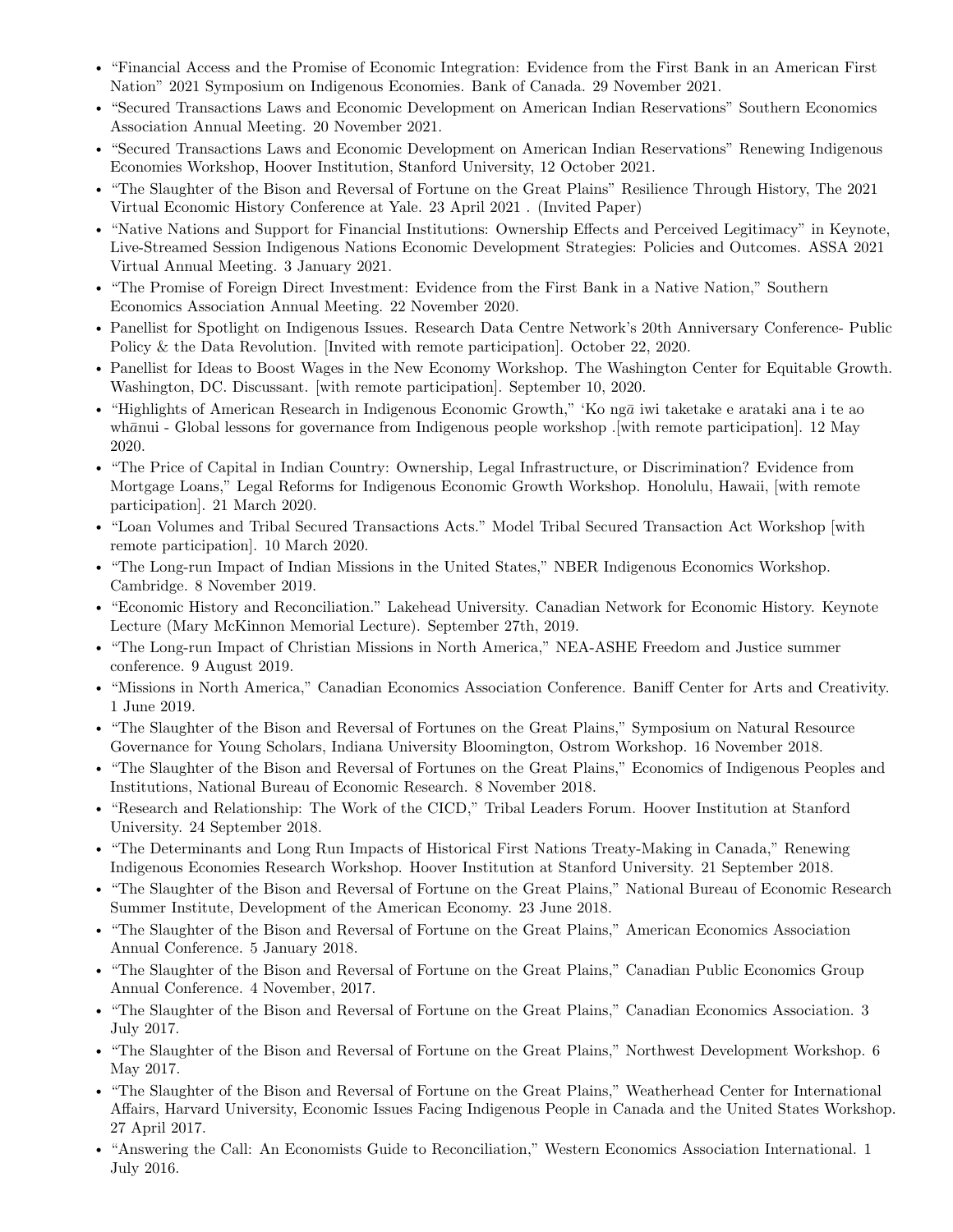- "Answering the Call: An Economists Guide to Reconciliation," Canadian Economics Association. 4 June 2016.
- "Avoidable Deaths, Incarceration, and Homelessness: Accounting for Missing Indigenous Women and Men," Canadian Economics Association. 3 June 2016.
- "The Intergenerational Effects of Forcible Assimilation on School Performance." Society of Labor Economists Annual Conference. Seattle. 7 May 2016.
- "Missing Women: The Case of Canadian First Nations," Workshop: Economic Issues Facing Aboriginal People in Canada and the USA. SFU. 18 September 2015.
- "The Intergenerational Effects of Forcible Assimilation on School Performance." Midwest Economic Annual Meeting. 28th March 2015.
- "The Intergenerational Effect of Forcible Assimilation Policy on School Performance" Canadian Economics Association Annual Meeting, SFU, Vancouver, May 30th, 2014.
- "The Effects of Forcible Childhood Assimilation on Adult and Next Generation Health" joint with Chris Auld. Canadian Economics Association Annual Meeting, SFU, Vancouver, May 31th, 2014.
- "The Long Term Effects of Forcible Assimilation Policy: The Case of Indian Boarding Schools," Society of Labor Economists Annual Meetings, May 2, 2014
- "The Long Term Effects of Forcible Assimilation Policy: The Case of Indian Boarding Schools," Presented Poster at Poster Session at the 2014 Good Native Governance: Research in Law, Education, and Economic Development Conference, March 7th, 2014.
- "The Intergenerational Effects of Indian Residential Schools" Canadian Economics Association Annual Meeting, HEC, Montreal, June 1, 2013.
- "The Long Term Effects of Indian Residential Schools on Human and Cultural Capital" Canadian Economics Association Annual Meeting, University of Calgary, Calgary, June 8, 2012.
- "Ten Years After the Royal Commission on Aboriginal People: A Wasted Decade?" Canadian Economics Association Annual Meeting, University of Quebec, Quebec City, May 28, 2010.

# Other Professional Activities and Accomplishments

#### Editorial Boards

• Journal of Economics, Race, and Policy, October 2020 – Present.

# Advisory Boards and Board of Directors

- Center for the Study of Living Standards Board of Directors, April 2021-Present
- Inspire Knowledge Nest Advisory Board, August 2020 Present.

# Granting Body Reviewer

• SSHRC Insight Development Grant Competition. Committee Member for Economics. April-May 2022.

# Reviewer for Selective Conference Sessions

- Selected papers from submission for the Committee on the Status of LGBQT+ Individuals in the Economics Profession (CSQIEP) sessions. Two sessions, one of them to be included in the AEA Papers and Proceedings. April 2022.
- Scored paper and panel from submission for the Association for Public Policy Analysis and Management, the Social Equity and Race policy area. May 2022.

#### Conferences, Seminar Series, and Conference Sessions Organized

- The Indigenous Economics Study Group-Association for Economics Research of Indigenous People Seminar Series, Weekly, September 2021-April 2022
- The Indigenous Economics Study Group Sessions (2) and Panel at the Canadian Economics Association Annual Meetings, Simon Fraser University, June 3-5, 2021
- The Indigenous Economics Study Group Seminar Series, Weekly, September 2020-April 2021
- "Unsettling Economics", University of Victoria. 2018. June 25-27 , 2018.

# Referee Activities

- Canadian Public Policy, Last Refereed: March 2022. Number of Reviews: 7
- Canadian Studies in Population, Last Refereed: December 2021. Number of Reviews: 2
- Canadian Journal of Economics, Last Refereed: November 2021. Number of Reviews: 2
- Great Plains Quarterly, Last Refereed: April 2021. Number of Reviews: 1
- University of Calgary, School of Public Policy Publications, Last Refereed: April 2021. Number of Reviews: 1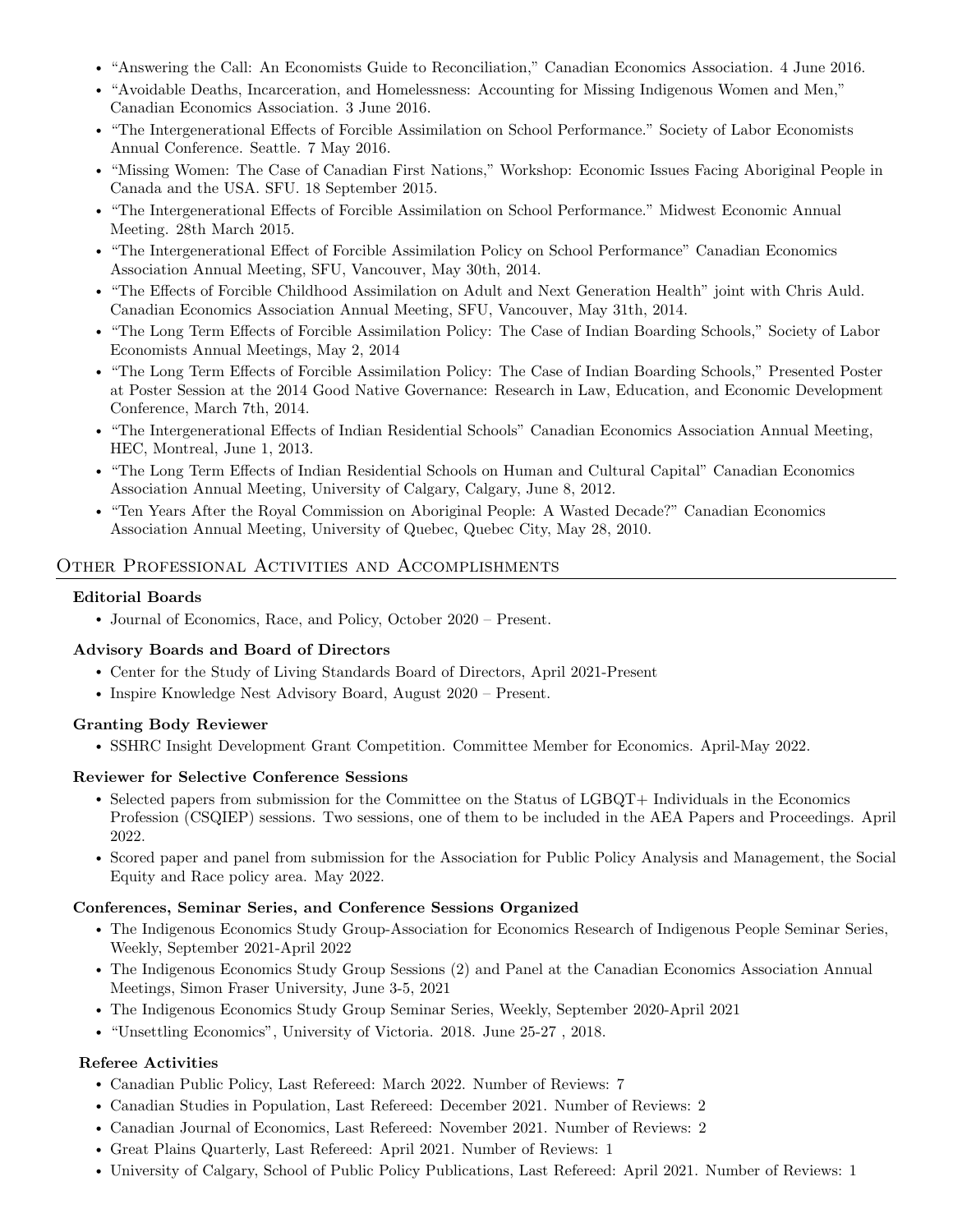- Review of Economic Studies, Last Refereed: September 2020. . Number of Reviews: 1
- National Science Foundation, Last Refereed: January 2020. . Number of Reviews: 1
- American Indian Culture and Research Journal, Last Refereed: February 2019. Number of Reviews: 2
- Social Indicators Research, Last Refereed: February 2018. Number of Reviews: 2
- Routledge Publishing, Last Refereed: October 2017. Number of Reviews: 1
- Journal of Development Economics ,Last Refereed: May 2017. Number of Reviews: 4
- Journal of Applied Econometrics, Last Refereed: December 2016. Number of Reviews: 1
- Social Indicators Research, Last Refereed: September 2016. Number of Reviews: 1
- Population Research and Policy Review, Last Refereed: July 2016. Number of Reviews:1
- Humanities, Last Refereed: October 2015. Number of Reviews:1

#### Scholarships, Fellowships and Awards

- 2021-2023, Social Sciences and Humanities Research Council Insight Development Grant. "The economic impact of historical treaties, land cession, and land occupation on Indigenous outcomes" Primary Applicant and co-PI. Grant Amount:\$72,914
- 2021 Dean's Conference Support Fund for Website Design and Seminar Series for the Indigenous Economics Study Group. Grant amount: \$900
- 2019-2021 Campbell Visiting Fellow. Hoover Institution. Stanford University. \$10,000 (forgone because of affiliation with the Federal Reserve Bank of Minneapolis).
- 2018 Community Engaged Learning Grant for "Supporting reconciliation through Community-Engaged Learning: Developing a community-led project for students in economics." Grant amount: \$6,500.
- 2017 Dean's Conference Support Fund for "Unsettling Economics" Conference. Grant amount: \$1,200. (Support from the Department of Economics, and Global Studies. We also applied for a SSHRC connection grant. More details regarding the conference are available upon request.)
- 2017 Fred Bateman Award for Best Paper at the Annual Economics and Business History Society Conference for "The Slaughter of the North American Bison and Reversal of Fortunes on the Great Plains." [presented by Rob Gillezeau]. Award amount: \$500.
- SOSC Indigenous Research Support Fund. [with Robert Gillezeau] January 2017 to August 2017. Grant amount: \$1,500.
- Social Sciences and Humanities Insight Grant. "Institutions and Human Development: The Case of Canada's First Nations." July 2015 to July 2018. Grant amount: \$50,650. [with Anke Kessler (primary) and Fernando Aragon – role: collaborator]
- VPR 4A Grants in the Social Sciences and Humanities, October 2014 to October 2015. Grant amount: \$9,500.00 [with Anke Kessler (primary) and Fernando Aragon – role: collaborator]
- Internal Research Grant. Project Title: "The Impact of Race Specific Legislation on Group Affiliation and Behaviour: The Implications of the Canadian Indian Act" April 2014 to March 2015. Grant amount: \$4,734.00
- SSHRC Doctoral Fellowship, September 1, 2008 May 31, 2011, grant amount:\$160,000

# Courses Taught

- Indigenous Nations and Economics (Economics 423)
- Topics in Indigenous Economic Development (Economics 4960)
- Intermediate Microeconomics II (Economics 313))
- University 102
- Feminist Economics (Economics 495)
- Indigenous Economics (Economics 495)
- Intermediate Microeconomics I (Economics 203)
- Graduate Labour Economics (Economics 515)

#### Students Supervised

- Anahid Bauer 2021. (PhD Candidate, Economics, University of Illinois Urbana-Champaign). Continuing.
- Anahid Bauer 2020. (CSWEP Ph.D Fellowship) Completed.
- Kenneth Whaley 2019. (CSWEP Ph.D Fellowship) Completed.
- Matthew Harvey 2019. (CSWEP Ph.D Fellowship) Completed.
- Ahmed Ishtiaq 2020. (MA Essay) Completed.
- Ben Paterson 2018. (MA Essay) Completed.
- Maya Krayan. 2018. (MA Essay) Completed.